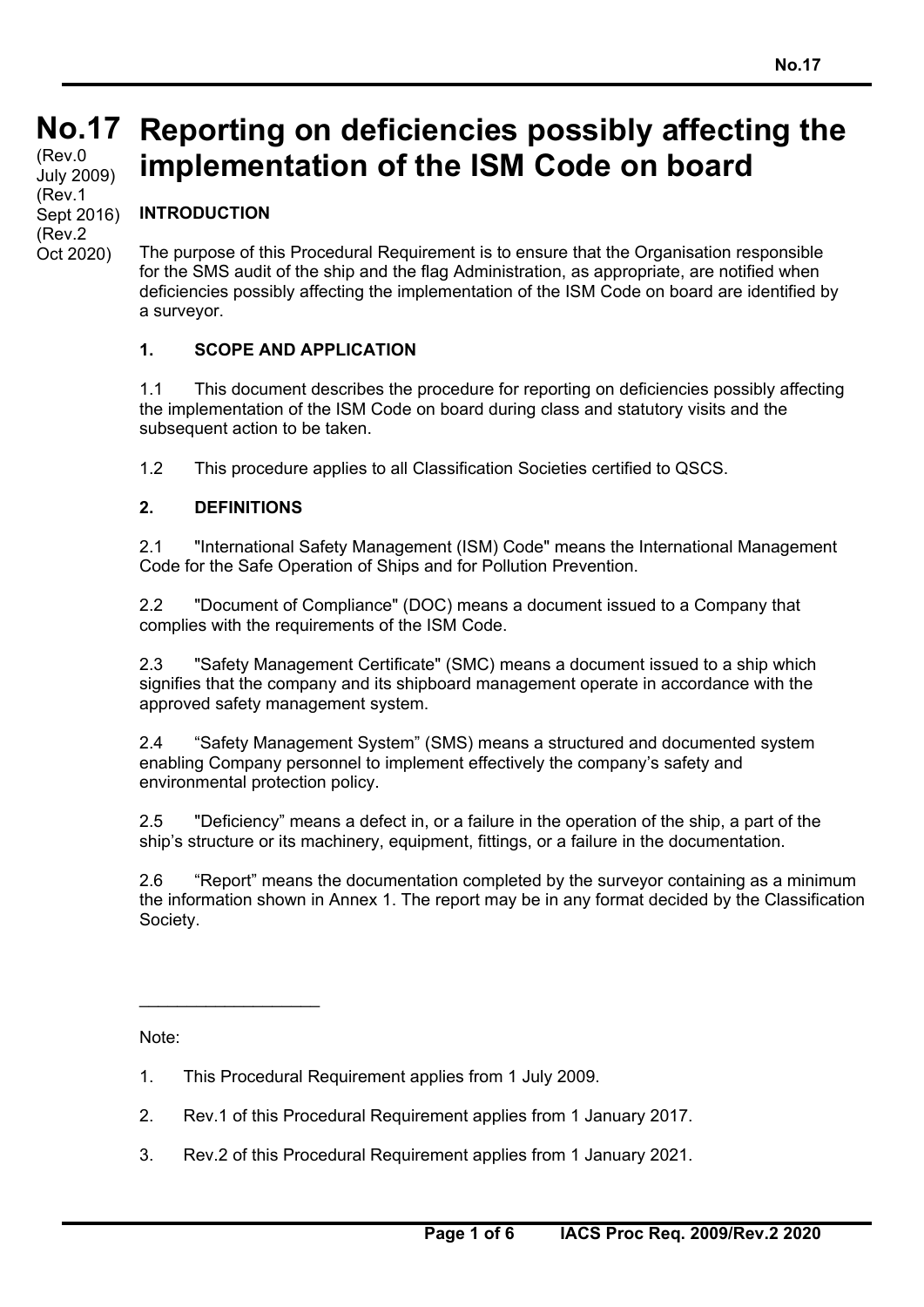**No.17**  (cont) 2.7 "Leading indicator" means a measure preceding or indicating a future event used to drive and measure activities carried out to prevent and control injury, or damage to property or the environment.

> 2.8 "Surveyor" means, for the purpose of this PR, anybody attending on board for class or statutory purposes other than an ISM audit.

#### **3. WHEN TO COMPLETE THE REPORT**

3.1 When defiencies possibly affecting the implementation of the ISM Code on board are identified by the surveyor during a periodical (Annual/Intermediate/Special) Class Survey or occasional Class Survey, Statutory Surveys, additional surveys relevant to Port State Control, Flag State Inspections or any other occasion, a Report is to be completed by the surveyor.

3.2 The Classification Society shall internally document implementation of PR17, regardless if deficiencies have been found (for example "Deficiencies reported under PR17: Yes/No").

#### **4. WHAT TO REPORT**

- 4.1 The following shall be reported by the surveyor:
	- i) deficiencies relating to technical conditions, combination of which indicate that the maintenance procedures specified in the SMS documentation may not be effectively implemented (Technical deficiencies);
	- ii) deficiencies caused by deviation from operational requirements (Operational deficiencies);
	- iii) deficiencies relating to deviation from requirements for documentation and reporting (Documentation deficiencies);
	- iv) other deficiencies which may seriously affect the safety of ship, personnel or the environment (Other deficiencies).

See Annex 2 for examples.

- 4.2 The following shall not be reported by the surveyor:
	- i) technical deficiencies, which are considered normal wear and tear for the ship type and age;
	- ii) deficiencies which have already been identified by the Company or the crew, reported as appropriate, and are being dealt with adequately by the Company including the personnel working on board.
- 4.3 The report need not be issued when:
	- i) at surveys/attendance resulting from Port State or Flag State detentions there is evidence available that the organisation responsible for the SMS audit of the ship has been notified and is also required to carry out an additional ISM audit;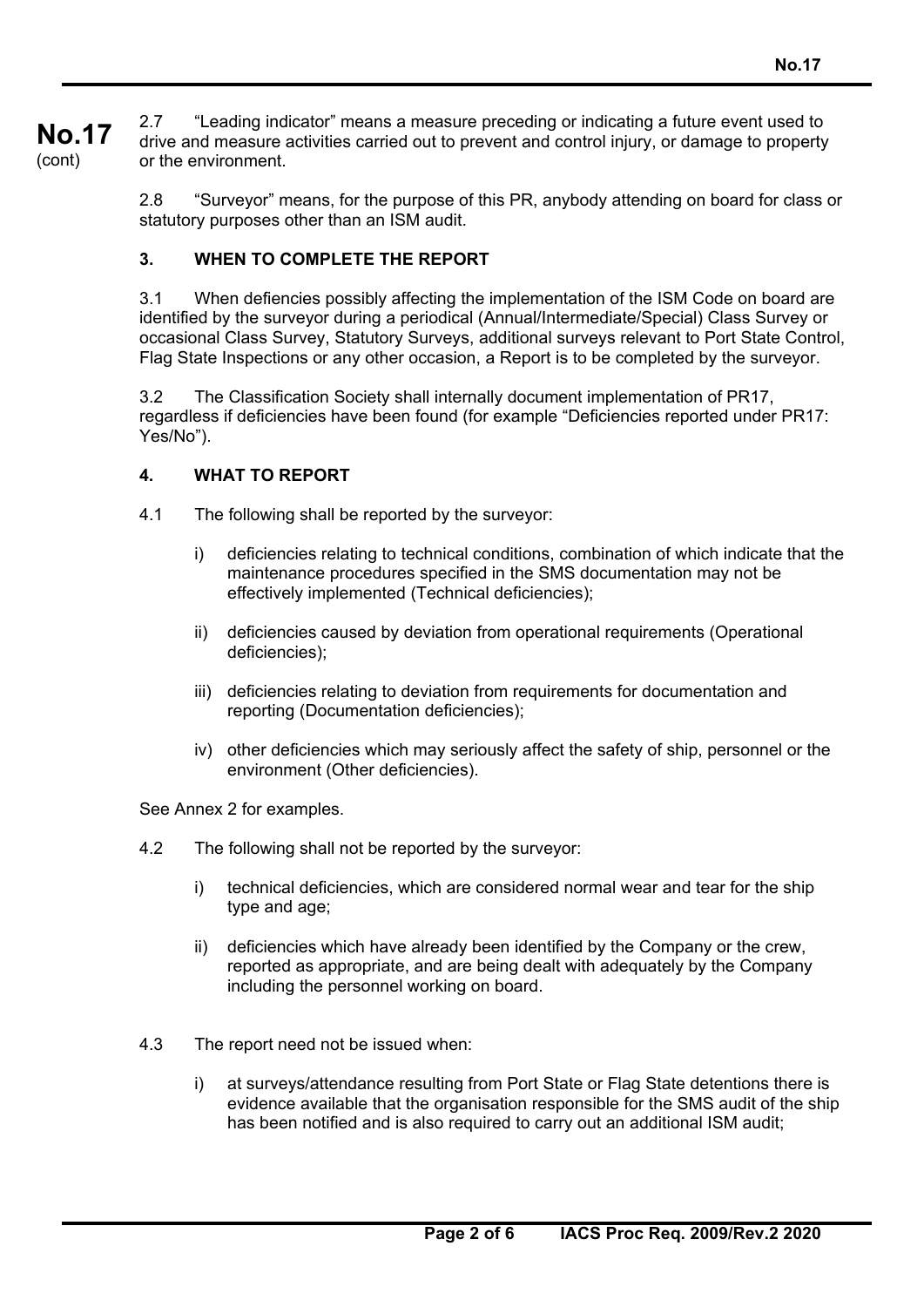### **No.17**  (cont)

ii) an auditor from the organisation, responsible for the SMS audit of the ship is present on board performing an audit and a surveyor has communiciated the deficiencies directly to the auditor. This shall be documented.

#### **5. REPORTING AND FOLLOW UP**

5.1 The surveyor shall make the report available to the master or Company representative and advise that it may be submitted to the organization responsible for the SMS audit of the ship as specified in the Continuous Synopsis Record

5.2 The report shall be submitted to the responsible department within the surveyor's Classification Society for review.

5.3 When the responsible department within the surveyor's Classification Society assesses that the reported deficiencies are not affecting the implementation of the ISM Code on board, the report is to be filed.

5.4 When the responsible department within the surveyor's Classification Society assesses that the reported deficiencies are possibly affecting the implementation of the ISM Code on board, the report shall be sent within 10 working days from the date when the report is received to either:

- a. the Classification Society that acts as the Recognised Organisation (hereinunder referred to as the Responsible Organisation) and to the flag Administration of the ship if specifically required and in accordance with the flag Administration requirements. The contact details of the Responsible Organisation can be found on the IACS website: www.iacs.org.uk, located under: PR17 and PR18 Contact Details, or
- b. the flag Administration, if the SMS was audited by the flag Administration or an organisation other than a Classification Society acting as a Recognized Organisation in 5.4 a.

If for any reason the report is not sent within 10 working days of receipt, the Classification Society shall document reasons for the delay.

5.5 The Responsible Organisation shall review the report and finally judge whether the reported deficiencies are possibly affecting the implementation of the ISM Code on board. When it is adjudged that the reported deficiencies are possibly affecting the ISM implementation, decision on what action, if any, should be taken.

5.6 If deemed appropriate the report may be forwarded by the Responsible Organisation to the Recognized Organisation that has audited the Company for the issuance of DOC for their review and follow up.

5.7 The flag Administration shall be kept informed if specifically required and in accordance with flag Administration requirements.

5.8 Reports judged as possibly affecting the implementation of the ISM Code on board should be collected in a database which each Responsible Organisation should establish and maintain. The database may also include other data collected by the Responsible Organisation.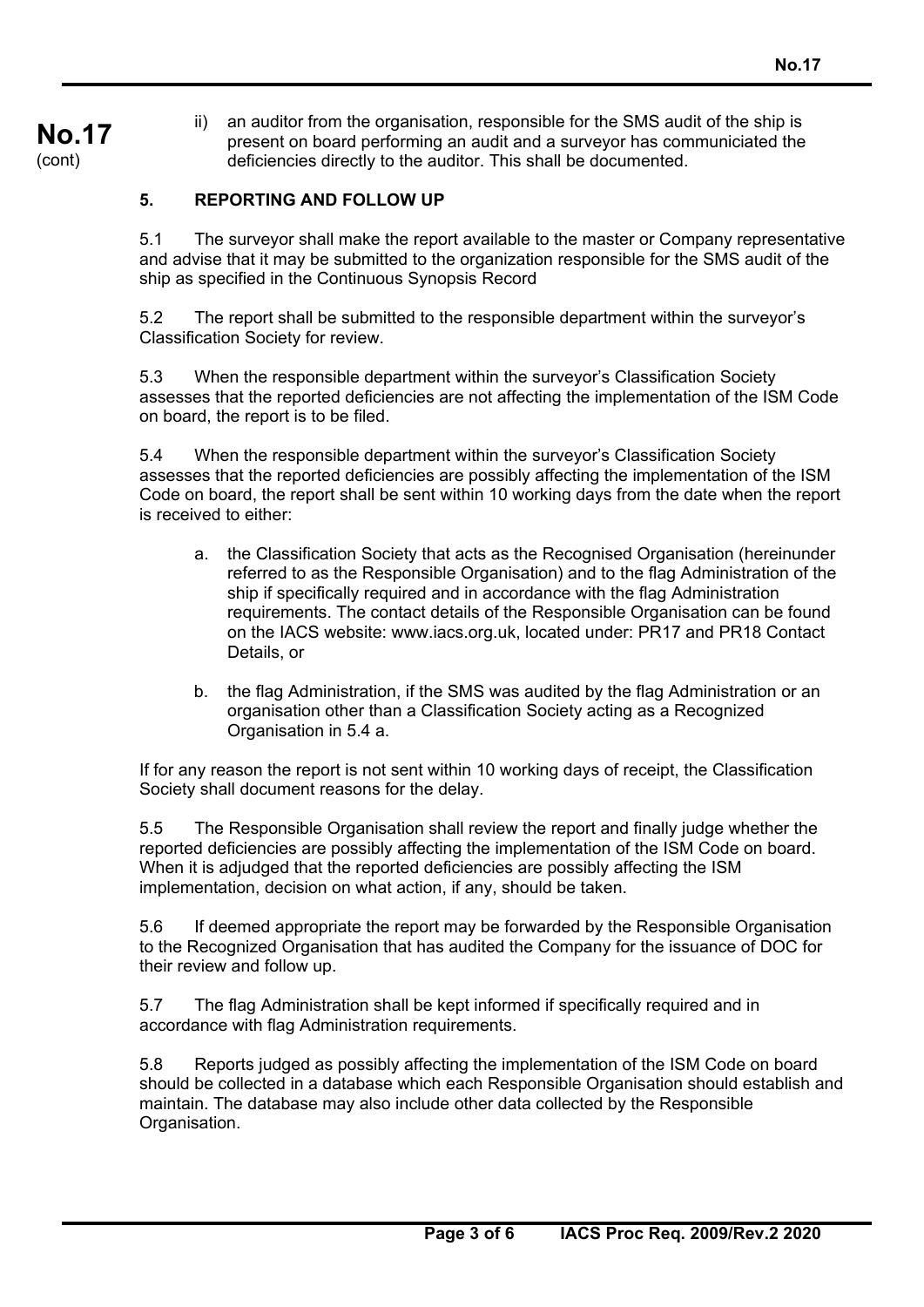**No.17**  (cont) 5.9 Following Responsible Organisation's internal procedures, reports should be analysed with a view to derive leading indicators. The leading indicators identified by the Responsible Organisation may be used as target areas for audits.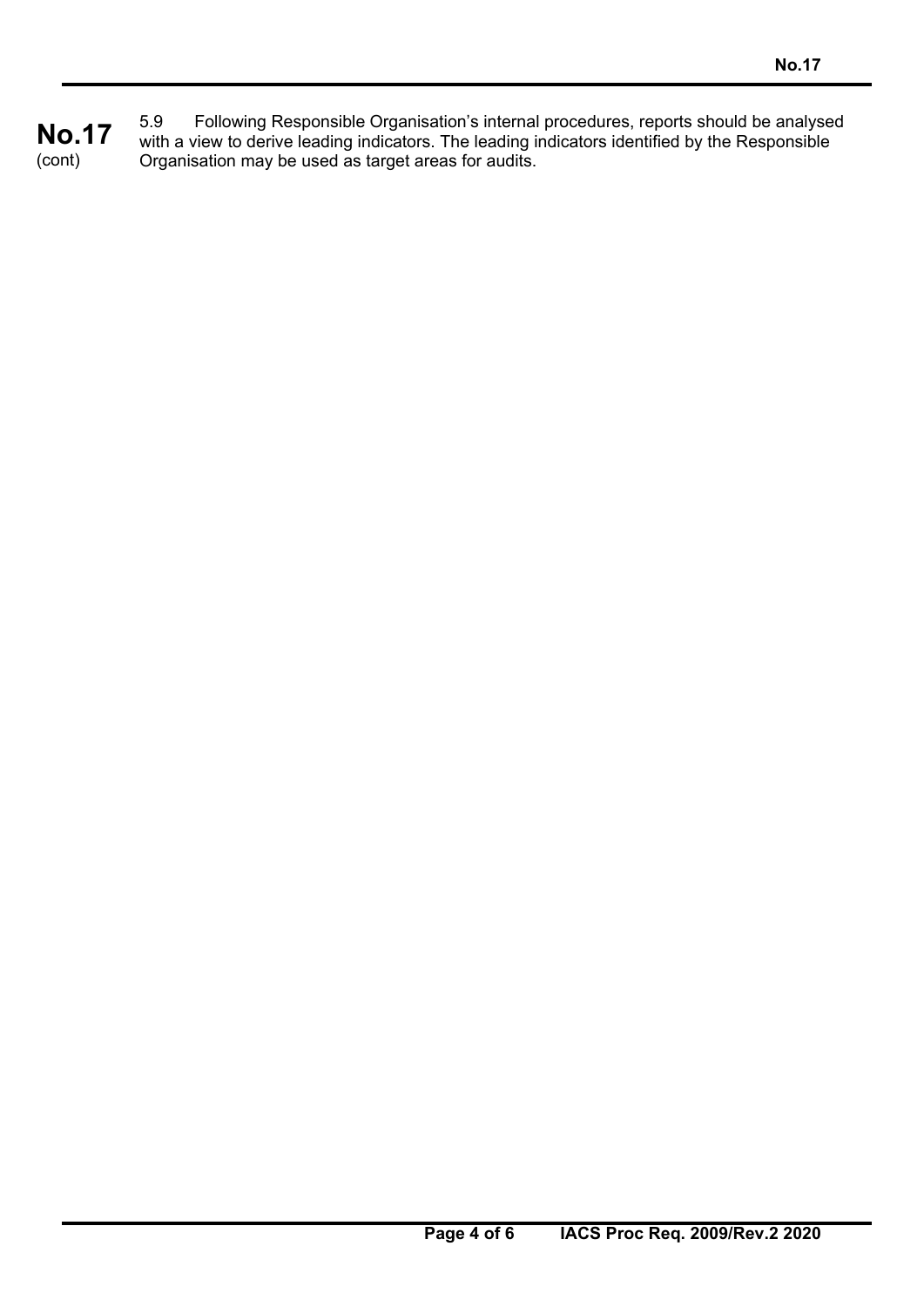#### **No.17**  (cont) **Annex 1- Minimum contents of the Report on deficiencies possibly affecting the implementation of the ISM Code on board**

The report shall have a title.

- 1. Identification of ship:
	- IMO number
	- Ship's name
	- Flag
- 2. Identification of Survey/Attendance
- 3. Identification of SMC and DOC issuer:
	- Organisation responsible for the SMS audit of the ship as specified in the Continuous Synopsis Record
	- Issuer of the DOC
- 4. Category of deficiency:
	- Technical
	- Operational
	- Documentation
	- Other
- 5. Details of deficiency